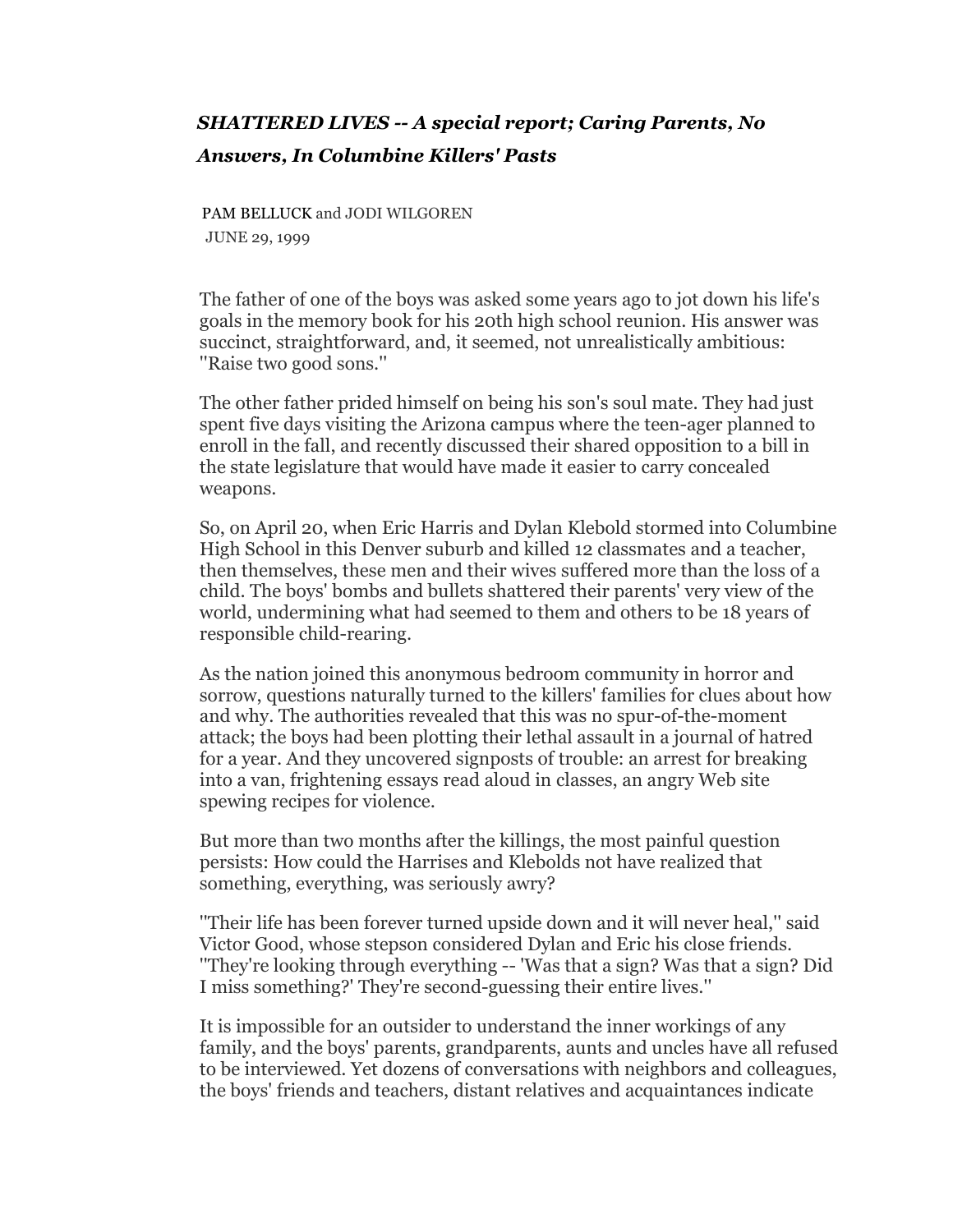that there was a fundamental disconnection between the troubled world of Eric and Dylan and the lives their parents thought they were leading.

The interviews paint a portrait of the Harrises and the Klebolds as caring, conscientious parents who structured their lives around supporting their children -- and who believed, from all accounts, that they were on the right track.

When Wayne Harris, an Air Force pilot, retired six years ago after two decades of base-to-base hopscotch around the country, he and his wife, Kathy, returned to the Denver area, where they had grown up, to rear their two sons near close relatives.

Tom and Sue Klebold, Midwesterners who followed the oil boom west in the 1970's, decided in 1990 to escape the sunken living rooms of the look-alike subdivisions for the red rocks and wild deer of the Rocky Mountain foothills. They bought a breathtaking house that they believed would be ''a good influence for their kids, closer to nature and away from the hustle and bustle of the street,'' said Edie Marks, their real estate agent.

When trouble emerged, the parents reacted: A year ago, the Harrises sent Eric to a psychologist and put him on anti-depressants. If Dylan talked back or stayed out late, the Klebolds grounded him or took away his computer keyboard.

One friend of the boys', Nathan Dykeman, said that after Wayne Harris found a pipe bomb in Eric's closet, he grounded his son, took away his car and computer privileges, and started surprise searches of his room.

But the reins were apparently not tightened enough: the police believe that the two boys continued building bombs in the garage attached to the Harris home, as late as the weekend before the Columbine attack.

Other efforts by the parents appear misguided, as though they were lost in wishful thinking.

Chris Morris, another friend, said the Klebolds were so worried about Dylan's shyness with girls, for example, that they paid him \$250 to attend the Columbine prom so he would have snapshots to look back on later.

And it seems that Eric and Dylan hid their darkest behavior and deadly plot behind facades of stability decorated with future plans.

The outcasts, obsessed with violent video games and intrigued by German rock music and Nazi culture, also had pastimes as wholesome as baseball; they were part of a tight circle of friends, earned top grades, held jobs and looked forward to life after graduation -- factors that no doubt reassured their parents.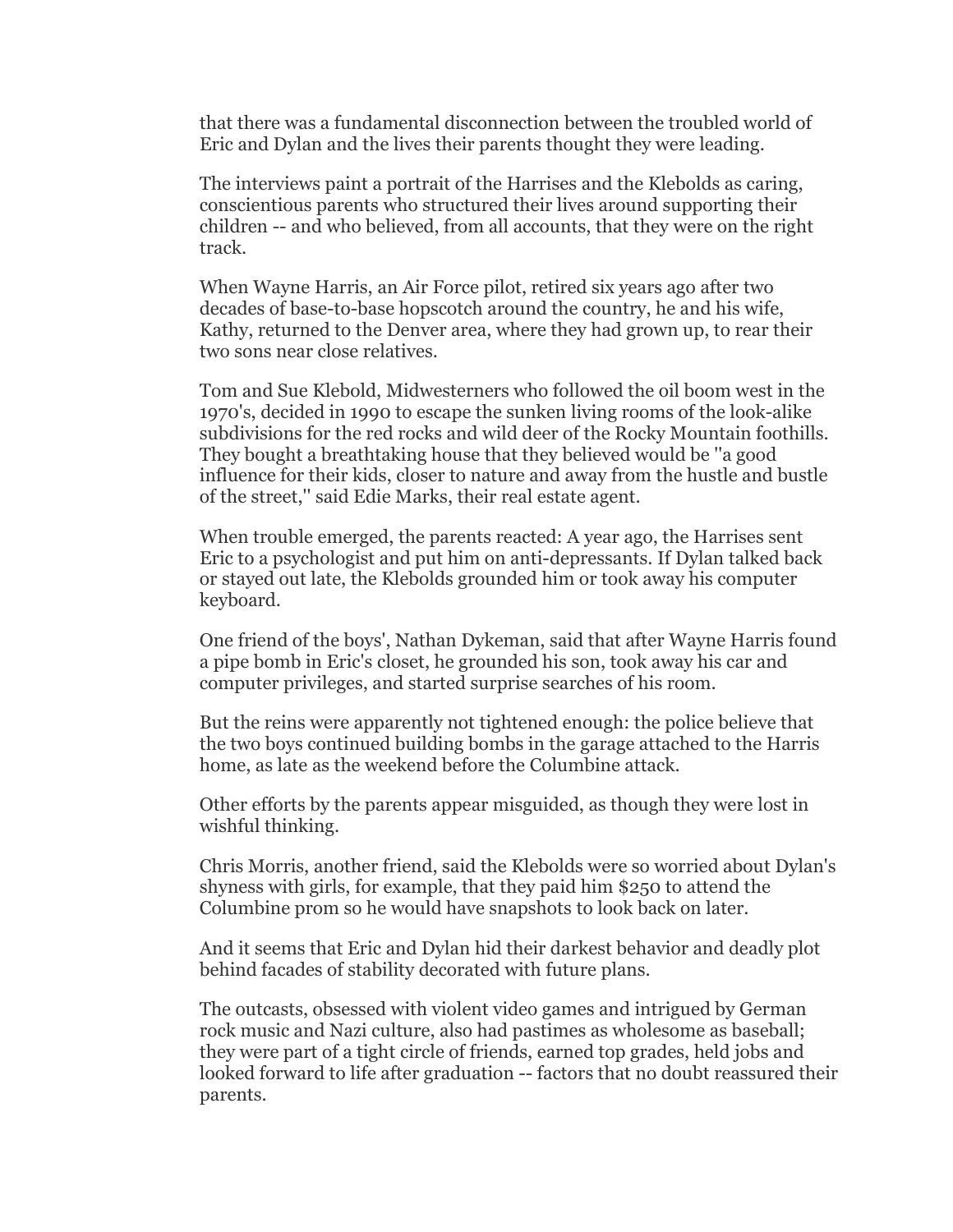In the aftermath of the Littleton shootings, the most vexing question may be not whether the Klebolds and Harrises were caring parents but whether caring is enough. Even if parents attend every Little League game, like Mr. Harris, or ride bikes with the boys, as Mr. Klebold did, do they really know their children? How much does being there matter if a parent fails to -- or refuses to -- see and hear what is actually going on?

''A lot of us are so afraid that if parents can raise a child and this happens to the child, then they can't possibly be good parents,'' said Carolyn Payne, whose family became friends with the Harrises when they were stationed at the same Air Force bases in Michigan and upstate New York. ''But they're just like us.''

The Harrises

A Military Family Returns to its Roots

Living on military bases, people know one another's business; families get nasty notes if their lawns are not properly trimmed. Former neighbors of the Harrises recalled a quiet, normal family, and said they would have known otherwise.

''You just can't do anything that's aberrant or unlikely without someone finding out about it,'' said Mark Mayerstein, a retired lieutenant colonel whose family shared a duplex with the Harrises at Wurtsmith Air Force Base in Oscoda, Mich. ''We never even heard the kids cry.''

Mr. Mayerstein's son, Lane, and a third boy played war games with Eric, who lived in Oscoda for two and a half years. ''The three of us would be on a mission,'' Lane said. ''We'd be out to destroy this invisible armada.''

At Cedar Lake Elementary School in Oscoda, the Harrises stood out because both Wayne, a pilot who trained people to fly the KC-135 refueling plane, and Kathy, a homemaker, attended every school conference. Bonnie Leach, Eric's fifth-grade teacher there, said that she could sense which students would grow up to chase trouble, and that ''Eric wasn't one of them.''

The Wurtsmith base closed in 1991, sending the Harrises to Plattsburgh, N.Y., where friends and neighbors remembered the boys as Scouts and Little Leaguers, and their parents as being involved in the community and in their children's lives.

When the Plattsburgh base was selected for closing in 1993, Mr. Harris retired as a major and the family moved back home to Denver, where Eric's two sets of grandparents live six blocks apart.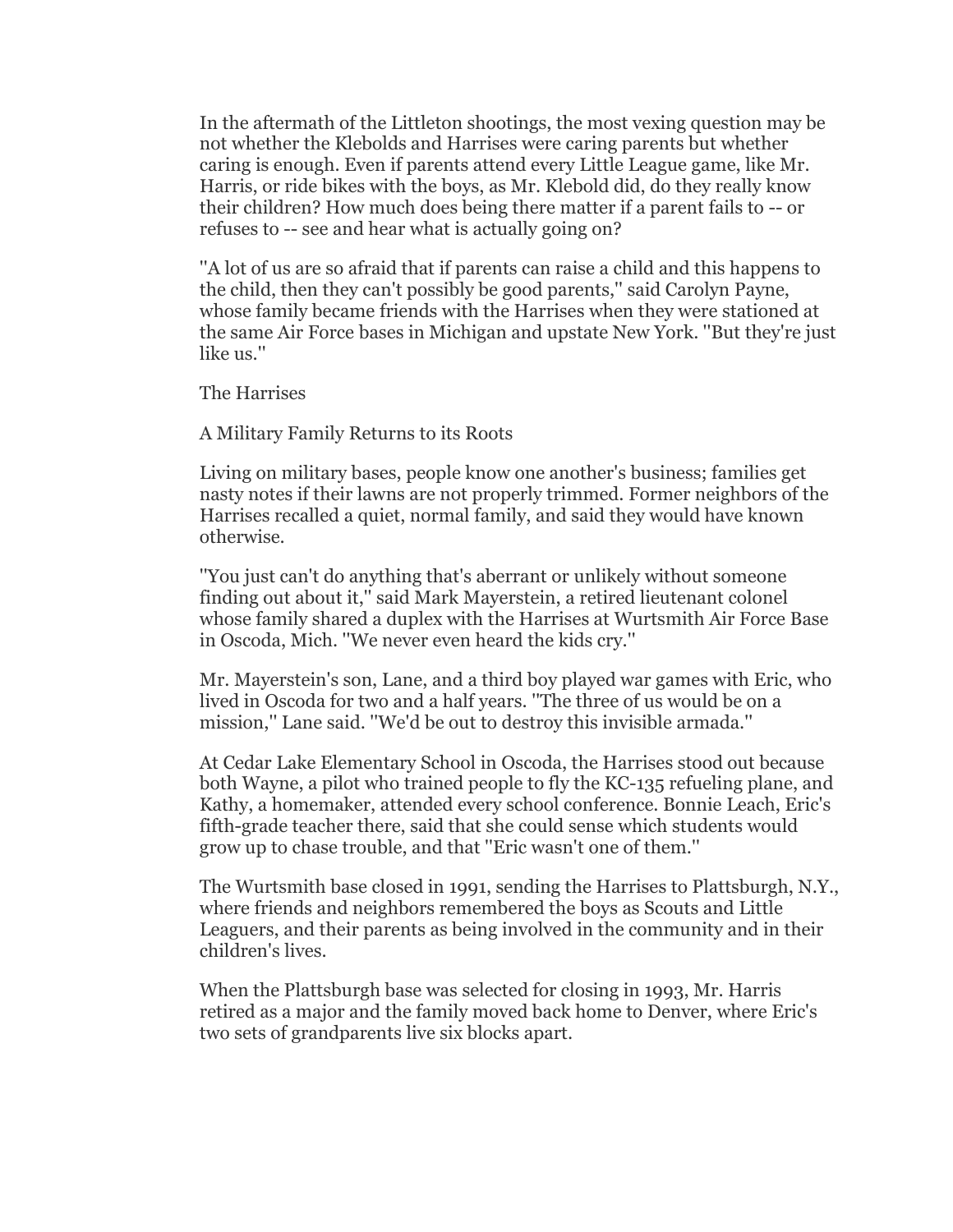Wayne Nelson Harris and Katherine Ann Pool both grew up in unremarkable homes on modest suburban blocks: his father was a valet at Denver's historic Brown Palace hotel; hers, a World War II veteran, owned a hardware store.

In his 20th reunion book, Wayne cited his father's death of a heart attack when Wayne was 20, as the ''low lite [sic] of my life.'' Kathy's mother, Elaine, is the type of neighbor who brings over cookies whenever she is baking, and Kathy inherited the habit, often sending homemade care packages to her older son and his college roommates.

Once back in Denver, Mr. Harris, whom one acquaintance described as a ''Leave it to Beaver dad,'' began working at a private company that develops flight training simulators. Mrs. Harris took a job at a catering company.

For a while, Eric followed the path set by his brother, Kevin, who was three years older. Kevin was a waiter at a Chili's near Columbine High, Eric a busboy. The younger boy visited the older at the University of Colorado in Boulder for football games.

In high school, Kevin bulked up in the weight room and became a secondstring tight end on the football squad. With an A-average and varsity letter jackets, he was admired for his leadership qualities and affable demeanor. ''There's no holes in Kevin,'' said Andy Lowry, Columbine's football coach.

Eric, gawky at 5 foot 9, complained to a co-worker at Blackjack Pizza that he was not as tall as his brother. During his freshman year, Eric wore a flattop and dressed preppy; by last fall, his hair was spiked and the ominous messages on his T-shirts were often covered by a trench coat. He began to abandon baseball and soccer for a computer netherworld and replace his parents' expectations that he would go to college with hopes of enlisting in the Marines.

''I think there was a little sibling rivalry,'' said Kimberly Howe, the family's dental hygienist.

Always saying ''yes, sir'' and ''no, ma'am,'' Eric was polite to adults, but showed a darker side at school.

The boy Mr. Good described as ''the ultimate little gentleman'' began a yearbook message to Nathan Dykeman, Mr. Good's stepson, with the words ''Ich Bin Gott,'' German for ''I am God.''

''I hate everything unless I say otherwise,'' Eric wrote. ''Hey, don't follow your dreams or goals or any of that, follow your animal instincts, if it moves kill it, if it doesn't, burn it.''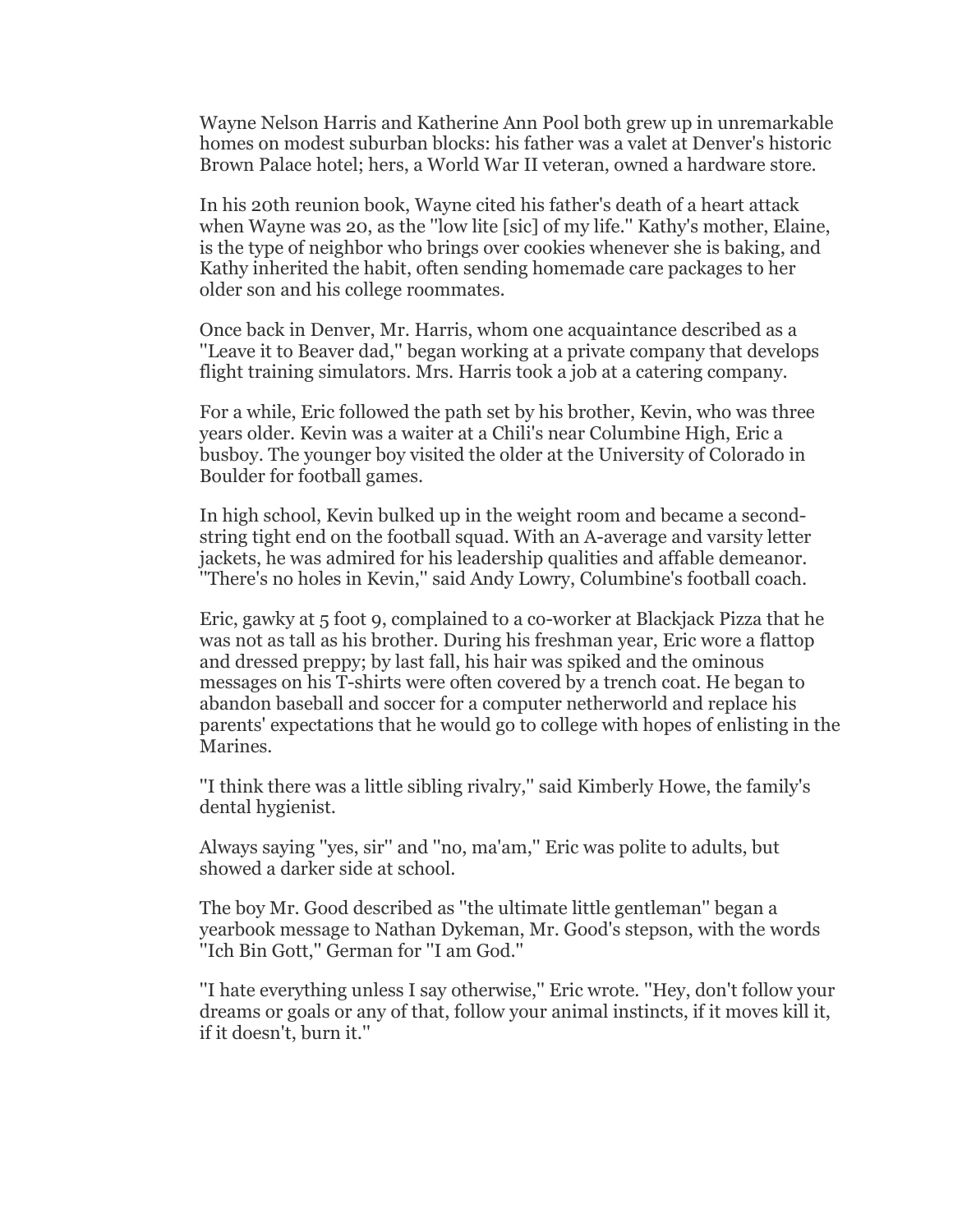The Klebolds

A 'Country' House Provides a Haven

Dylan Bennet Klebold grew up in a house without guns, even toy guns.

''Tom was adamant,'' said Randy DeHoff, a former neighbor, who recalls Mr. Klebold saying ' ''We don't need guns in the house; we're not going to play with them.'"

But by grade school, Dylan was already an ace at Nintendo's Iron Tank, ''a war game all about shooting people,'' recalled Kevin Hofstra, a childhood friend. Later, Dylan would make videos of explosions.

The Klebolds had tried to guard against this fascination: When Dylan and a friend brought home violent movies in fourth grade, it prompted a ''big conversation,'' recalled Judy Brown, the other boy's mother. Two years earlier, Mrs. Brown said, she and Sue Klebold had ''made a pact'' that ''we would always tell each other if our kids got into trouble.''

Vicki DeHoff, whose daughters splashed in the neighborhood pool with Dylan and his older brother, Byron, back in elementary school days, said Mrs. Klebold was ''a better mother than I was.''

''Sue was more patient and gentle and kind with her kids than I was able to be,'' Mrs. DeHoff said.

Susan Frances Klebold was the granddaughter of a Columbus, Ohio, builder and philanthropist, Leo Yassenoff, whose name adorns the local Jewish Community Center. Susan, a talented artist, grew up with an older sister and younger brother in a sumptuous house in Columbus's Bexley neighborhood.

''Susie had this tremendous wit,'' recalled Susan Cohen, a classmate at the private Columbus School for Girls. ''She said her family had taught her to always leave them laughing.''

Charles Huelsman, Susan's stepbrother, glimpsed a more melancholy side to her in a dreary painting she did of a girl, mourning, as the chair she was sitting on appeared to melt like candle wax. ''It was not one of the paintings she wanted to show to people,'' Mr. Huelsman said.

While studying art at Ohio State University, Susan met Thomas Ernest Klebold, a sculptor from Toledo, who later became a geophysicist. Tom was a child of tragedy: his mother died when he was 6, his father when he was 12, leaving him to be reared by a half-brother 18 years his senior.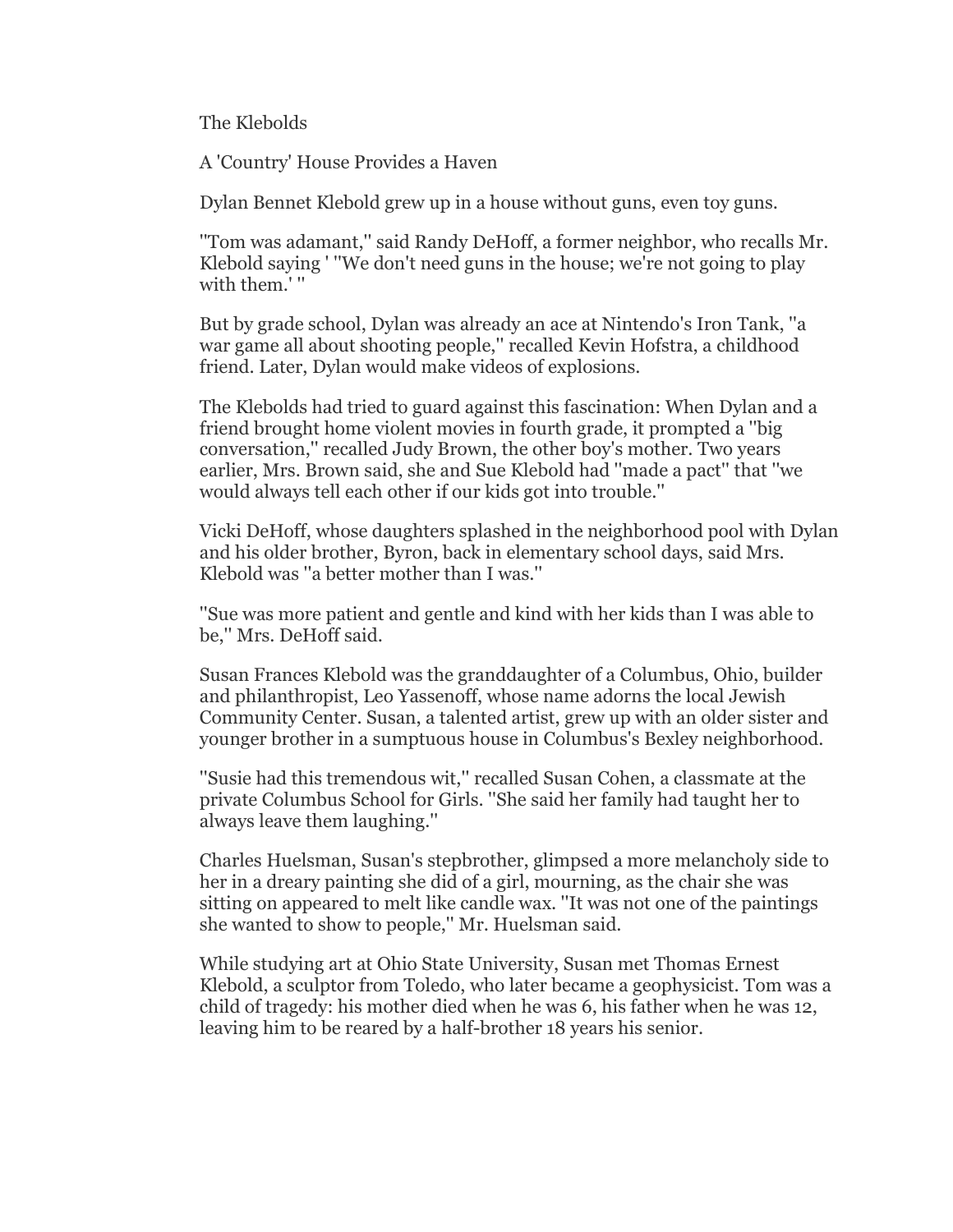Tom and Sue married in 1971 and soon settled in the Denver suburbs, where Dylan was born. The boys attended confirmation classes at a Lutheran church and observed Jewish rituals at home.

In 1990, the family moved to a dramatic house of gray slate and glass in Deer Creek Canyon, a bargain at \$65,000 because it needed a lot of electrical work, which Mr. Klebold tackled happily.

Dylan's second-floor bedroom had a window seat that was painted black, and a tiny refrigerator stocked with candy bars and Dr. Pepper that had been a 17th birthday gift from his parents, said Devon Adams, 16, a close friend. The boy who nicknamed himself Vodka after his favorite drink had a ''Shooters'' poster that described how to make cocktails. Friends frequently slept over and joked that the Klebolds' home was their ''country house.''

But Dylan was ''afraid of the cougars who lived up near his house,'' Devon said, and preferred to play in a friend's pool because the Klebolds' pool often had dead frogs and crows floating in it.

Mr. Klebold swims laps every morning and operates a small real estate business from home. His wife is an employment counselor at a local community college, where she previously worked with disabled students. When both parents had jobs outside the home, Dylan's mother had him ride the bus to the campus after school rather than be on his own, Mrs. Brown said.

Mr. Klebold collects BMW's, buying older ones cheap to fix up for his sons. Friends say he loves to pick apart politics and religion, using a physicist's analytical approach.

Several acquaintances said that, if anything, Mr. Klebold seemed more concerned about Byron's future. Byron had attended a Roman Catholic high school before graduating from Columbine in 1997, and now works at a local car lot. Dylan, his father believed, was a mature young man on the brink of independence.

At a parents' meeting on March 27, Sue Klebold bubbled about Dylan's seemingly bright future, Judy Brown said. Mrs. Klebold told her friend that she had tried to talk her son into attending college closer to home than the University of Arizona, ''but he said he was ready.''

After the shootings, Mrs. Klebold told her hairdresser, Dee Grant, that the young killer depicted in news reports was not the Dylan she knew. More recently, in letters to the families of their son's victims, the Klebolds attributed the murderous rampage to ''a moment of madness.''

''We'll never understand why this tragedy happened, or what we might have done to prevent it,'' they wrote. ''We did not see anger or hatred in Dylan until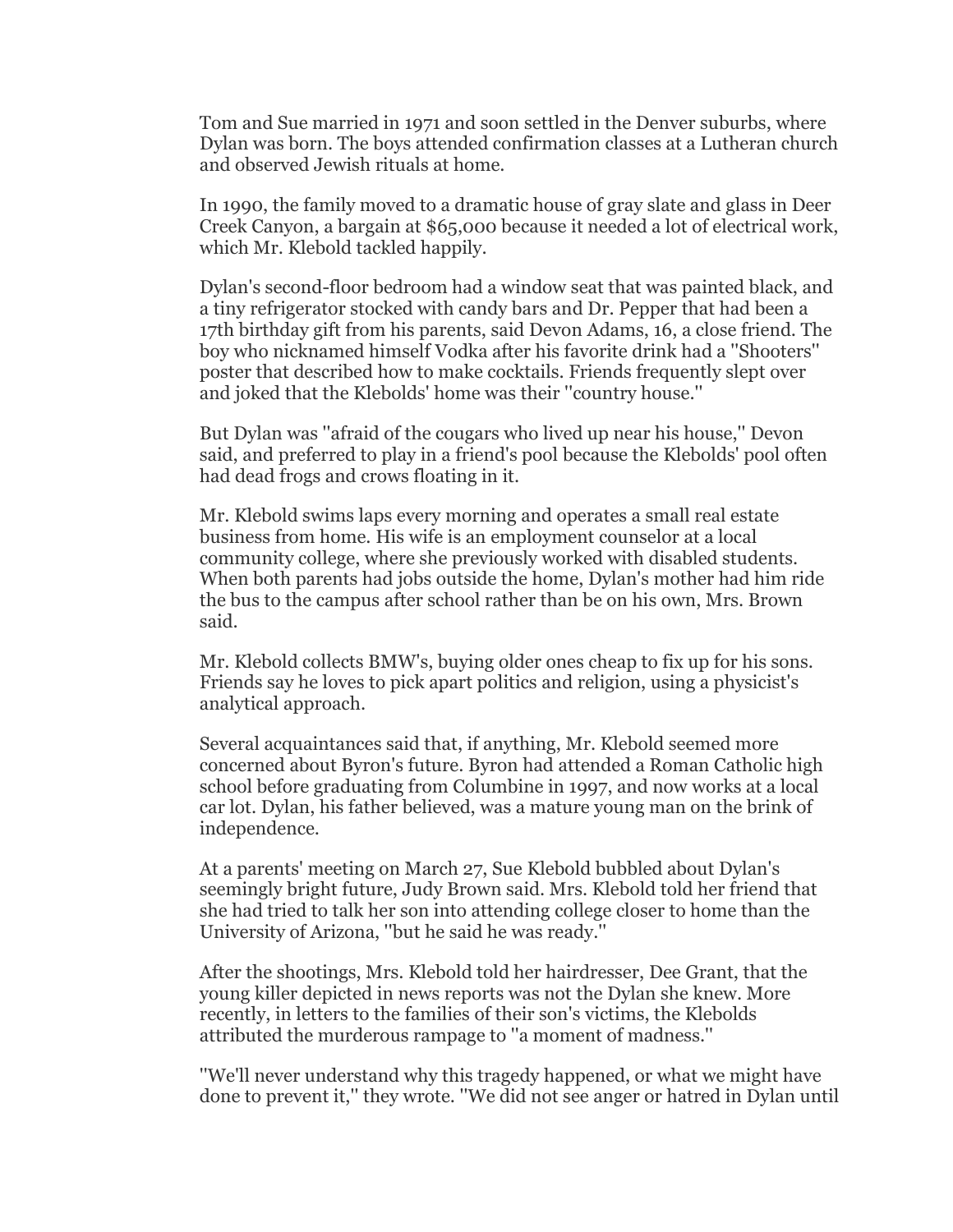the last moments of his life, when we watched in helpless horror with the rest of the world.''

The Killers

A Secret Plan And Violent Reality

Eric and Dylan marched through the Columbine library methodically, maniacally, shooting all the way and dropping bombs in their wake.

''They were laughing and whooping and hollering about what they did,'' said Aaron Welsh, a 1999 Columbine graduate who survived by cowering under a table in the library. ''One of them said, 'Oh look at this guy's brains and the blood.' ''

Their side-by-side suicide an hour later capped a few years of friendship in which the young men had seemed inseparable, lanky Dylan with his wavy blond hair and slight Eric with his awkward half-smile. They worked together at Blackjack Pizza, bowled on the same class team three times a week at 6:15 A.M., shared a cafeteria table every day and sat next to each other in psychology, creative writing and video production.

Most days, Dylan's black BMW, the one in which the police found a bomb the day of the attack, was parked, crookedly, on the Harris cul-de-sac. Arrested as a pair for stealing some tools out of a van last winter, they both pleaded guilty and then car-pooled to weekly sessions in the juvenile diversion program that kept them out of jail.

In the boys' violent death, many see Eric as the leader. He was the author of the journal laying out the deadly plot, the master of the Web site filled with venomous threats. A sarcastic loudmouth, Eric was always the first to volunteer to read his personal essays in class, quick to make fun of a guest speaker; Dylan was shy, usually talking only to Eric in class.

But in life, Eric often copied Dylan, Devon Adams said. Dylan started working at Blackjack, and soon Eric was filling out a job application. Dylan put a sticker on his car showing his devotion to the German band Rammstein, and days later a sticker turned up on Eric's Honda Prelude.

Dylan, Devon said, had not asked a girl on a date since one turned him down freshman or sophomore year; it took Robyn Anderson, the young woman who bought three guns used in the attack, three hours to persuade him to go to the prom with her, just as friends. Eric struck out asking three different girls to the prom, then showed up alone at the all-night casino party afterward.

Having grown up in Littleton, Dylan had more close friends, but Eric, who complained about his new home to friends back in upstate New York, attracted more attention. He glared at people in the hallways, got into fist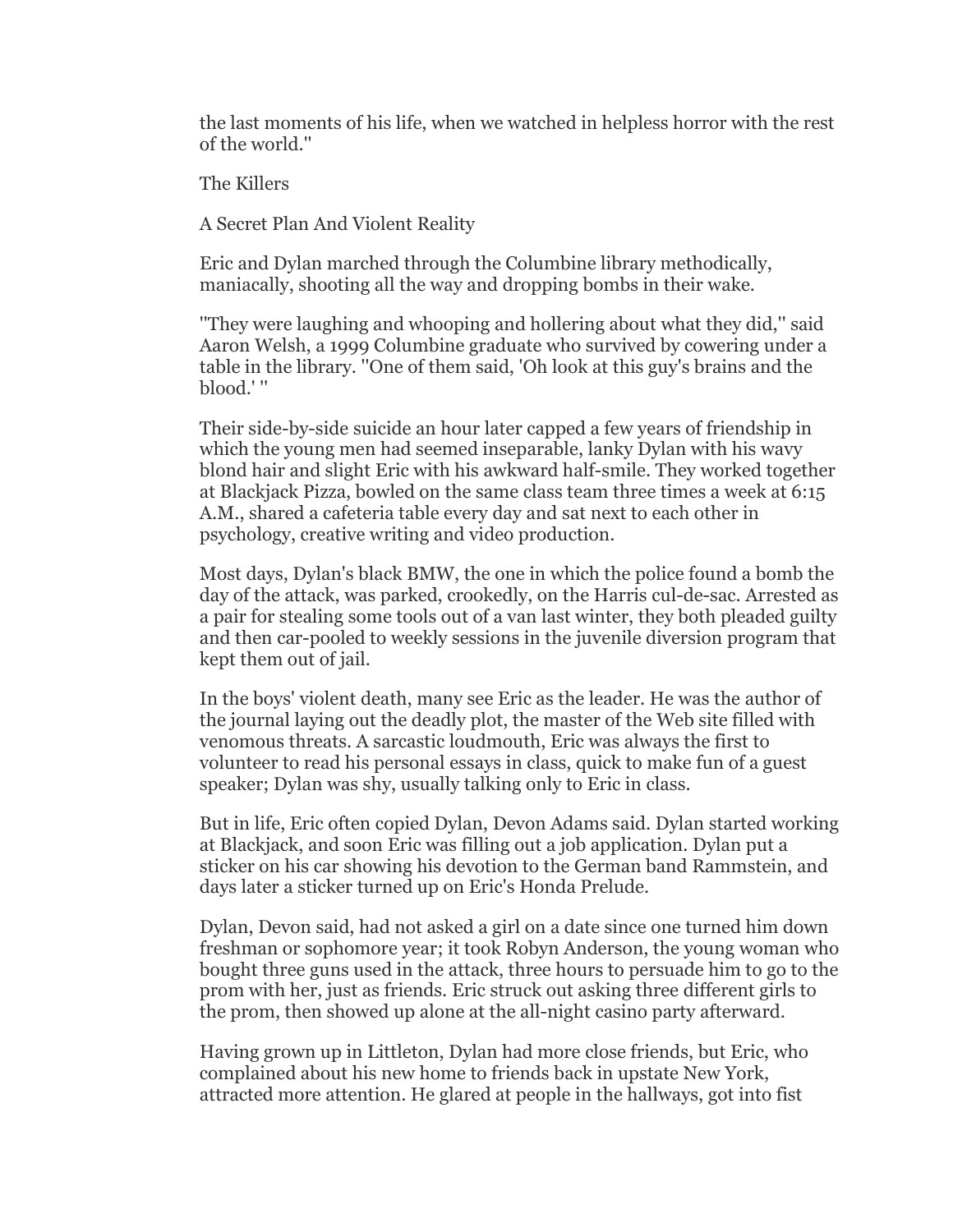fights with athletes, criticized Columbine and its Rebels, even as he insisted that everyone call him by the nickname Reb.

While Dylan worked in the sound booth for school plays, Eric's only sign of school spirit was collaborating on videos for morning announcements, like the one where the two boys spelled out RNN, for Rebel News Network, in lighter fluid in a grassy park and then set it aflame.

''He wasn't a Columbine Rebel,'' Devon said of Eric, ''He was just a rebel.''

When the boys were arrested for the van break-in, Dylan was the first to confess, but Eric told investigators it was his friend's idea. The magistrate who took the teen-agers' guilty pleas doubted that it was their first criminal activity, but said they seemed to have appropriate curfews and household responsibilities.

''We're glad he got caught the first time,'' Wayne Harris told the judge. ''We haven't had any indication of other prior problems.''

For more than a year before his death, Eric had been seeing a therapist, first every other week, then once a month. He was taking Luvox, an antidepressant, and traces were found in his body, the coroner said.

''The whole family knew that he was having some mental problems and getting counseling,'' said the Rev. Kenneth Biel, who said Eric's aunt, Sandra Birks, discussed it with him.

At Columbine, a school of nearly 2,000 students where pictures of All-America athletes lined the halls, Eric and Dylan found their niche outside in the smoking pit. They performed well in classes, but were far on the outskirts of the social scene.

Expert computer programmers who configured games like Doom to their own specifications, the two were once suspended for hacking into the school mainframe. But the boys also helped maintain Columbine's Linux server, and taught classmates how to download from the Internet.

In retrospect, perhaps nothing is more eerie than their on-line personae. Dylan's member profile on America Online said he ''never will'' marry but listed a hobby of ''chasing the ladies (with guns).'' His motto: ''death will take us so don't fight it.'' Eric's screen name, Rebdomine, played off the Latin for ''lord'' and his Web site was overflowing with profanity and wild threats against everyone and everything he did not like.

''WHAT I DON'T DO I DON'T LIKE,'' said a poem on the page. ''WHAT I DON'T LIKE I WASTE.''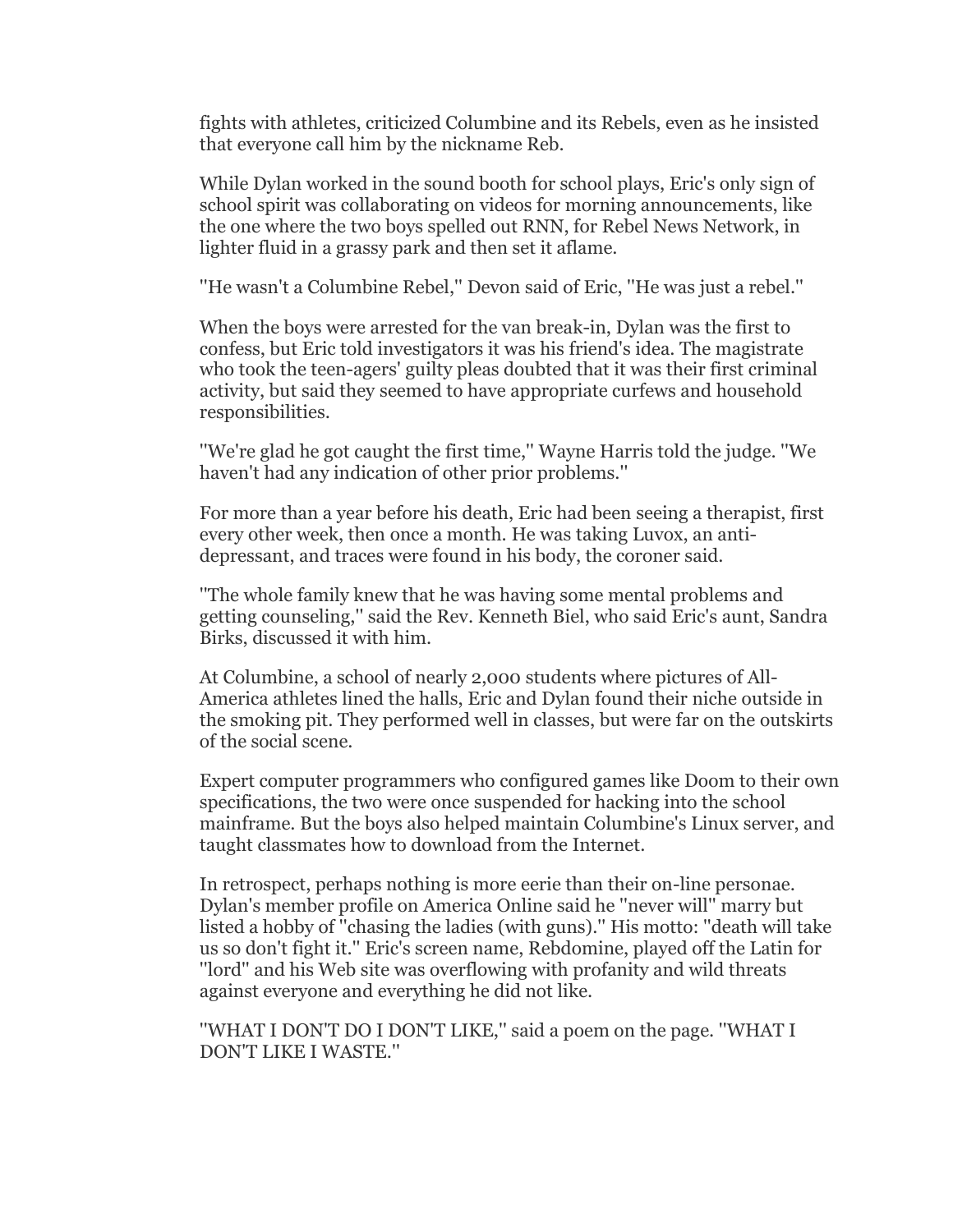At school, Dylan and Eric both wrote ''stuff about killing students and teachers, blowing up the classroom,'' said Rebecca Hein, who was in their creative writing class.

About a month before the shootings, school officials said, a teacher spoke to Mrs. Klebold and Dylan's guidance counselor about a violent essay he had written. Dylan, who had also written a research paper admiring Charles Manson, replied that it was just a story.

Eric, whose wit and writing style was admired by his peers, chose guns and war as frequent topics. His memoir was of fake Army battles with his older brother; when the assignment was to imagine yourself as an inanimate object, Eric chose a bullet, flying through the barrel.

''It was more violent than what anybody else wrote,'' Ms. Hein said, ''but it was hilarious.''

Five days before the shooting, Eric's hopes of becoming a Marine were undone after his parents told a recruiter about the Luvox, which disqualified him. The Marine recruiter who visited the Harris home declined to discuss the matter, as did the family's lawyer. Friends said that Eric was crushed by the news, and had been growing increasingly depressed as graduation neared.

''Everybody was leaving him behind,'' explained Nathan Dykeman, who has moved to Florida to attend school. ''Everybody had thought for a couple of months that Eric's mood was decreasing.''

Still, both boys were making plans: Sarah Davis, 18, a friend of Eric from Plattsburgh, said he was planning to visit her this summer on a cross-country road trip. And Devon Adams had a date to see the film ''The Matrix'' with Dylan and another friend on Wednesday evening, April 21.

The next morning, Susan Klebold noticed a ''fatalistic tone'' when he said goodbye before going to school, she later told a minister.

The morning of the shooting, Nathan Dykeman found it odd that his two friends skipped bowling class. When he heard that the gunmen inside the school were wearing trench coats, Nathan called the Klebolds. Tom Klebold checked his son's bedroom -- Dylan's duster was not in the closet.

Mr. Klebold quickly called the police to offer his assistance. He was too late.

''He said, 'I can't even speak,' '' Nathan's mother, Julie Good, recalled of her conversation with the killer's father that day. '' 'I don't know what to say.' ''

On the morning after the killings, Wayne Harris phoned the family dentist. Eric had an appointment on June 30. He needed to cancel it.